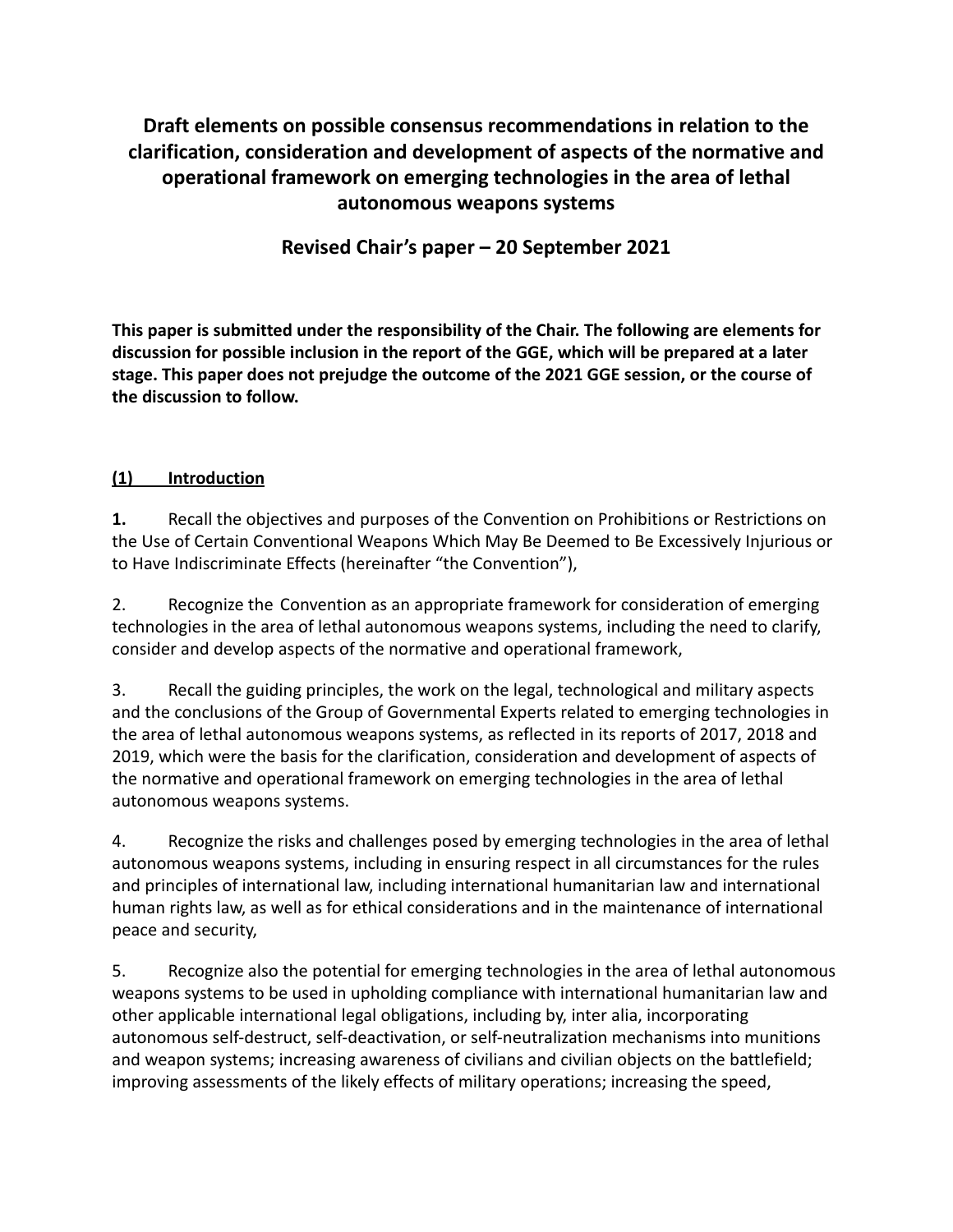precision and accuracy of weapons systems; and reducing the need for immediate fires in self-defense,

6. Affirm that a normative and operational framework on emerging technologies in the area of lethal autonomous weapons systems must strike a balance between military necessity and humanitarian considerations,

7. Affirm that a normative and operational framework on emerging technologies in the area of lethal autonomous weapons systems must also address ethical considerations, including in relation to upholding human dignity, retaining human agency and upholding moral responsibility and accountability for decisions to use force,

# **(1) Characterizations**

(a) A weapon system may be characterized as autonomous if it can, through the use of sensors, computers and algorithms, perform the critical functions of selecting and engaging to apply force against targets without intervention by a human operator or without permanent human involvement or control.

(b) Fully autonomous weapons systems are autonomous weapon systems that are designed to operate outside a responsible chain of human command and control.

(c) Partially autonomous weapons systems are autonomous weapon systems that are designed to operate within a responsible chain of human command and control.

(d) Weapons systems that incorporate autonomy only into functions other than to select and engage to apply force against targets cannot be characterized as autonomous weapons systems.

# **(2) Application of international law**

**1.** International law, including the Charter of the United Nations, international humanitarian law, international human rights law and international criminal law applies fully to all weapons systems, in particular the development and use of autonomous weapons systems.

**2.** In cases not covered by the Convention and its annexed Protocols or by other international agreements, the civilian population and the combatants shall at all times remain under the protection and authority of the principles of international law derived from established custom, from the principles of humanity and from the dictates of public conscience.

**3.** The development and use of weapons systems based on emerging technologies in the area of lethal autonomous weapons systems must be conducted in accordance with applicable international law, in particular international humanitarian law and its requirements and obligations and principles, including *inter alia* distinction, proportionality and precautions in attack and the protection of persons hors de combat.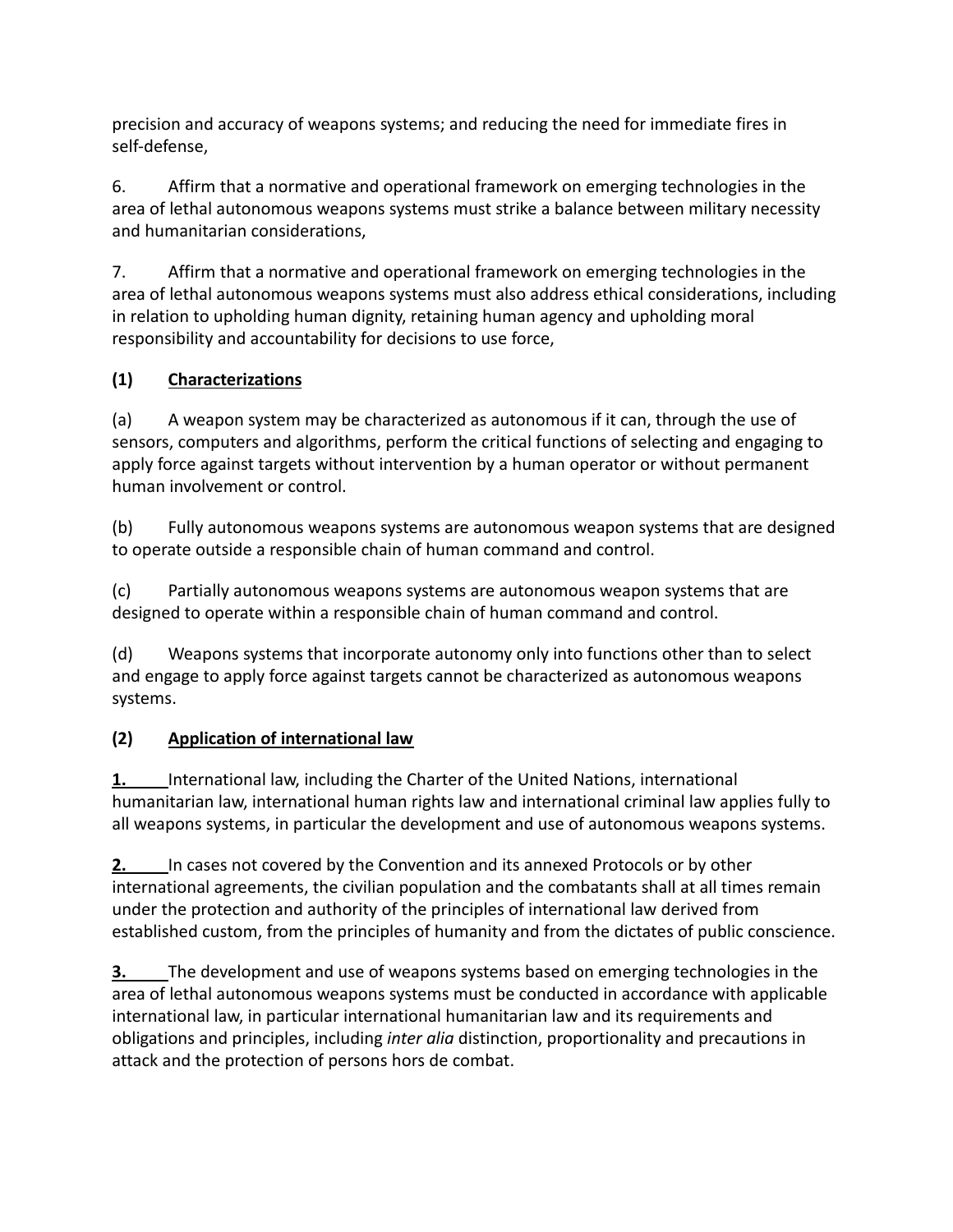**4.** These international humanitarian law requirements, obligations and principles must be applied through a responsible chain of human command and control by the human operators and commanders who use weapons systems based on emerging technologies in the area of lethal autonomous weapons systems, including autonomous weapons systems.

5. Context-based human judgement and control based on consideration of all information available at the time of the decision is essential in order to ensure that the potential use of autonomous weapons systems is in compliance with international law, and in particular international humanitarian law.

**6.** Compliance with the international humanitarian law rules and principles, including inter alia distinction, proportionality and precautions in attack, in the potential use of weapons systems based on emerging technologies in the area of lethal autonomous weapons systems requires inter alia that human beings make certain judgements in good faith based on their assessment of the information available to them at the time.

### *State and human responsibility*

7. International humanitarian law imposes obligations on States, parties to armed conflict and individuals, not machines.

8. States, parties to armed conflict and individuals remain at all times responsible for adhering to their obligations under applicable international law, including international humanitarian law. States must also ensure individual responsibility for the employment of means or methods of warfare involving the potential use of weapons systems based on emerging technologies in the area of lethal autonomous weapons systems in accordance with their obligations under international humanitarian law.

9. Under principles of State responsibility, any internationally wrongful act of a State or attributable to a State, including such acts involving the use of emerging technologies in the area of lethal autonomous weapons systems, entails the international responsibility of that State.

10. A State remains responsible for, inter alia, all acts committed by its organs including members of its armed forces, including any such use of emerging technologies in the area of lethal autonomous weapons systems, in accordance with applicable international law.

11. Human responsibility for decisions on the use of weapons systems must be retained since accountability cannot be transferred to machines. This should be considered across the entire life cycle of the weapons system.

# *Human accountability*

12. Humans must at all times remain accountable in accordance with applicable international law for decisions on the use of force.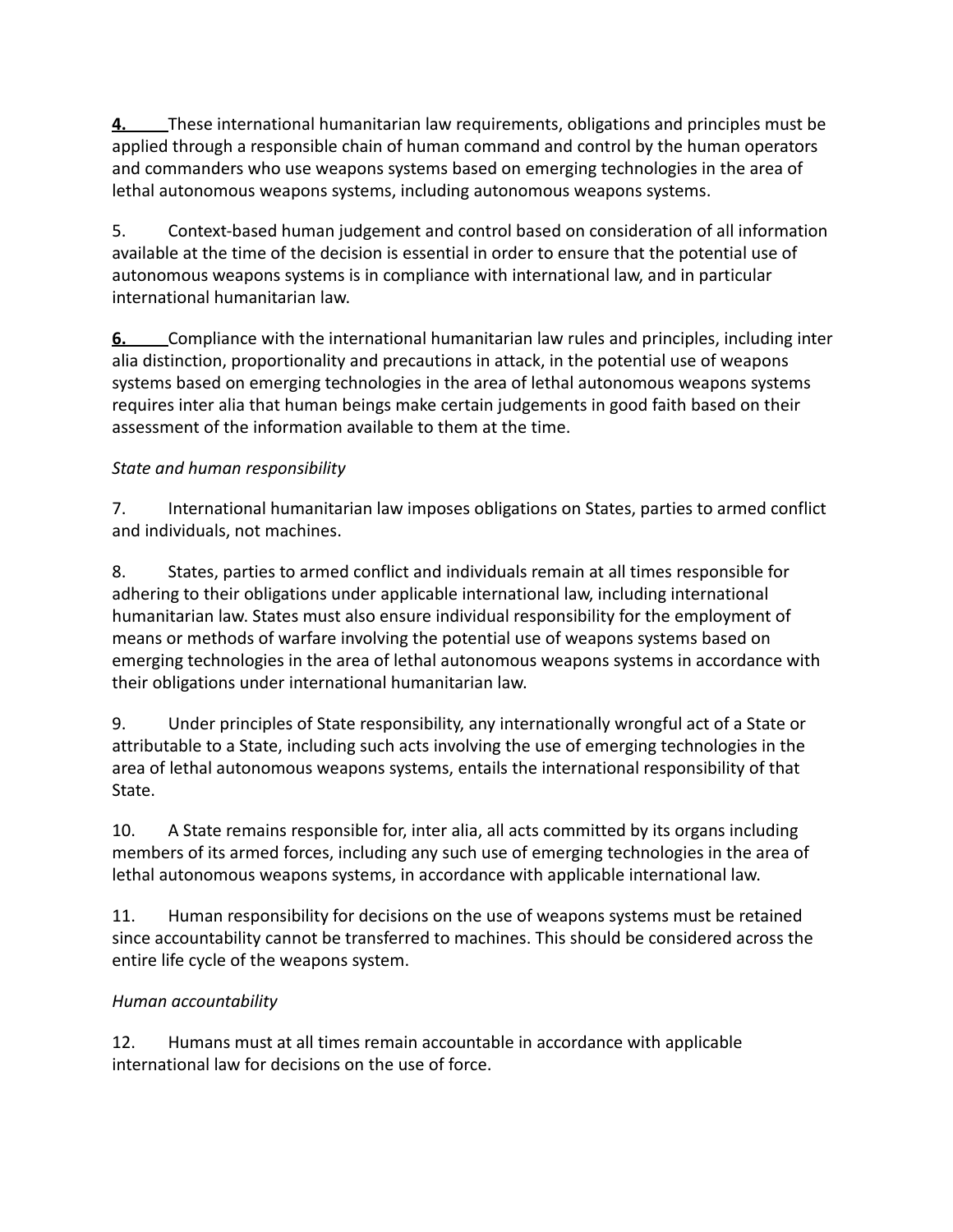13. Accountability for the development, deployment and use of autonomous weapons systems, including through the operation of such systems within a responsible chain of human command and control remains with States.

14. States must ensure accountability for any wrongful act involving any weapon system used by the State's forces in armed conflict in accordance with applicable international law, in particular international humanitarian law.

15. States must ensure that algorithm-based programming do not rely on data sets that can perpetuate or amplify social biases, including gender and racial bias, and that can thus have implications for compliance with international law.

16. The following general practices help ensure accountability in military operations, including operations involving the use of emerging technologies in the area of lethal autonomous weapons systems:

(a) Conducting operations under a responsible chain of command and control.

(b) Subjecting members of the armed forces to a system of military law and discipline.

(c) Establishing and using procedures for the reporting of incidents involving potential violations.

(d) Conducting assessments, investigations, or other reviews of incidents involving any potential wrongful acts.

17. The following practices with respect to the use of weapons systems, including those based on emerging technologies in the area of lethal autonomous weapons systems, can help ensure accountability in military operations:

(a) Rigorous testing of and training on the weapon system, so commanders and operators understand the likely effects of employing the weapon system.

(b) Establishing procedure and doctrine applicable to the use of the weapon system, which provide standards and limits for commanders and operators on responsible use and under which they can be held accountable under the State's domestic law.

(c) Using the weapon system in accordance with established training, doctrine, and procedures and refraining from unauthorized uses or modifications of the weapon system.

### *Implications*

18. Not to develop, produce, acquire, possess, deploy or use fully autonomous weapons systems.

19. Not to use any type of autonomous weapons system if it is of a nature to cause superfluous injury or unnecessary suffering, or if it is by nature indiscriminate, or is otherwise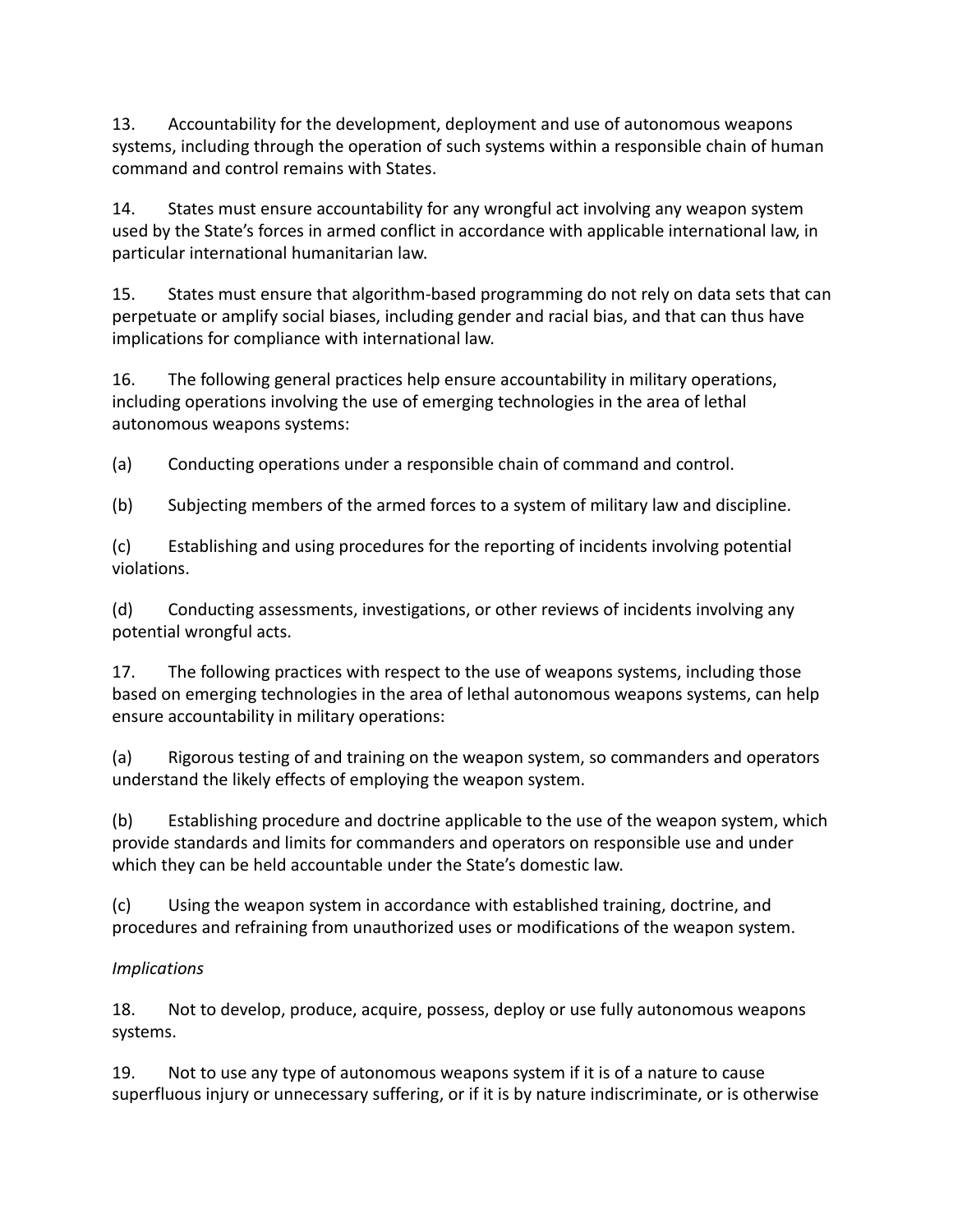incapable of being used in accordance with the rules and principles of international humanitarian law.

20. Not to use any type of autonomous weapons system that cannot perform their functions in accordance with the intention of a human operator and commander to comply with rules and principles of international humanitarian law, including inter alia the principles of distinction, proportionality and precautions in attack.

21. To maintain sufficient human control over partially autonomous weapons, to ensure conformity with international humanitarian law and to satisfy ethical considerations. The use of such weapons should be regulated through measures such as:

(a) Limits on the types of target, such as constraining them to objects that are military objectives by nature;

(b) Limits on the duration, geographical scope and scale of use, including to enable human judgement and control in relation to a specific attack;

(c) Requirements for human–machine interaction and timely intervention and deactivation.

### **(3) Human-machine interaction**

1. Human-machine interaction, which may take various forms and be implemented at various stages of the life cycle of a weapon, should ensure that the potential use of autonomous weapons systems is in compliance with applicable international law, in particular international humanitarian law. In determining the quality and extent of human-machine interaction, a range of factors should be considered, including the operational context, and the characteristics and capabilities of the weapons system as a whole.

2. Human control over the use of autonomous weapons systems can be exercised in various ways across the life-cycle of these weapon systems and through human-machine interaction.

3. The phases of the life-cycle of a weapon system include: political direction in the pre-development phase; research and development; testing, evaluation and certification; deployment, training, command and control; use and abort; post-use assessment; decommissioning.

4. As referred to in Section 2, paragraph 21 above, sufficient human control requires that:

(a) Humans make informed decisions about the deployment and use of weapons.

(b) Humans have sufficient information to ensure that force is used in accordance with international law, given what they know about the potential target, the capabilities and characteristics of the weapon to be used, and the operational context in which the weapon is deployed.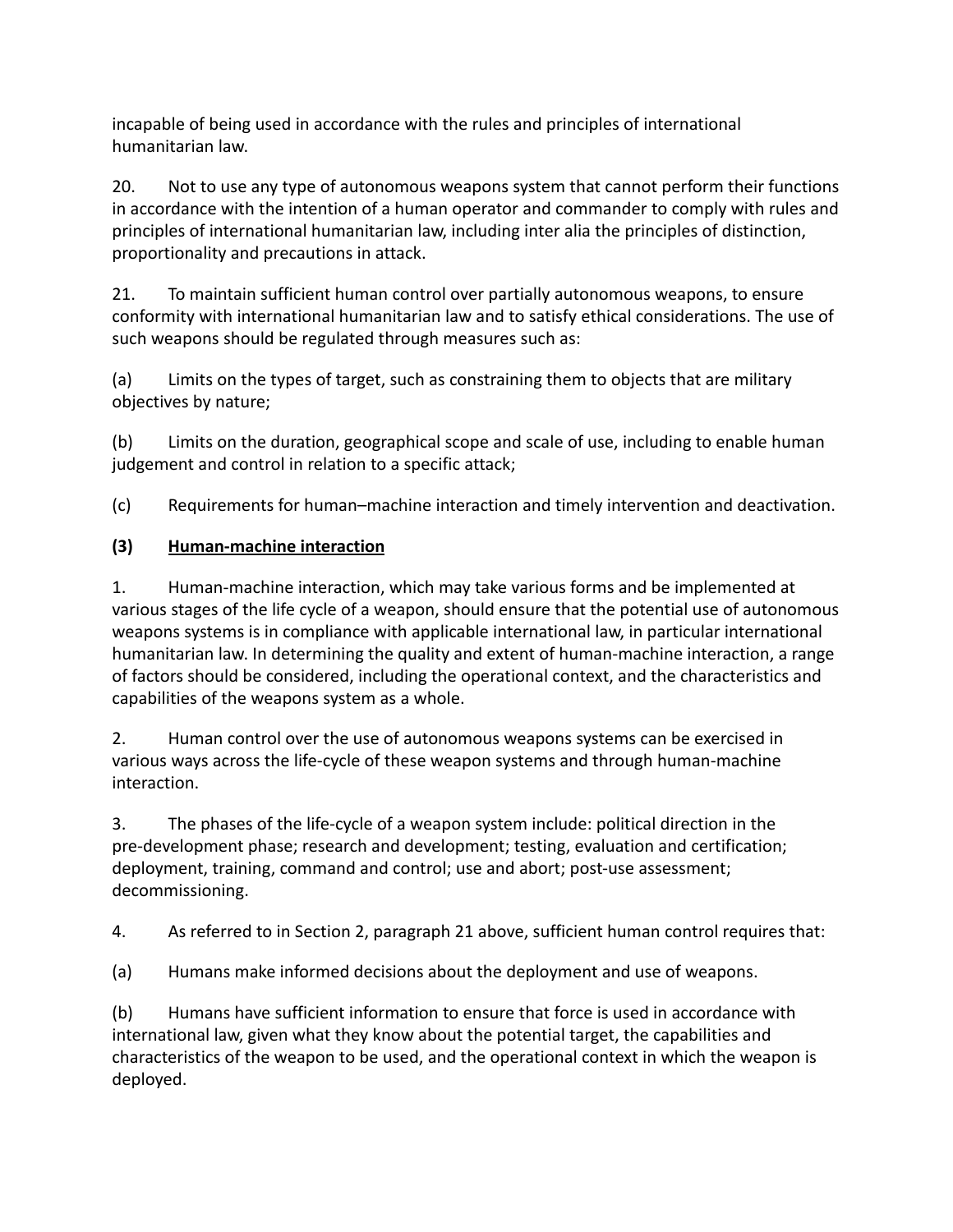(c) The weapon is tested in a realistic operational environment, and humans are properly trained, to ensure that the weapon is deployed in a lawful manner.

5. Identify good practices for human-machine interaction, including such practices identified in academic research or developed in industry, that can be shared on a voluntary basis to strengthen compliance with international humanitarian law when using autonomous weapons systems.

### **(4) Weapon reviews**

1. In accordance with States' obligations under international law, in the study, development, acquisition, or adoption of a new weapon, means or method of warfare, determination must be made whether its employment would, in some or all circumstances, be prohibited by international law.

2. All States that have not yet done so are encouraged to consider joining Additional Protocol I to the Geneva Conventions of 12 August 1949.

3. Legal reviews, at the national level, in the study, development, acquisition or adoption of a new weapon, means or method of warfare are a useful tool to assess nationally whether potential weapons systems based on emerging technologies in the area of lethal autonomous weapons systems, including autonomous weapons systems, would be prohibited by any rule of international law applicable to that State in all or some circumstances.

4. The following elements of practice can be applied in the conduct of legal reviews, at the national level, in the study, development, acquisition, or adoption of autonomous weapons systems:

(a) States should consider key challenges in the regulation and nature of the systems through a regular evaluation process based on a set of criteria relevant for autonomous weapons systems.

(b) A weapon system under development or modification which significantly changes the use of existing weapons systems, must be reviewed as applicable to ensure compliance with international humanitarian law.

(c) New concepts or operational contexts for the employment of existing weapons should be reviewed, when such concepts or operational contexts differ significantly from the authorized uses that were considered when those systems were previously reviewed or that may result in different effects.

(d) The legal review should consider whether the weapon is of a nature to cause superfluous injury or unnecessary suffering, or if it inherently indiscriminate, or is otherwise incapable of being using in accordance with the requirements and principles of IHL.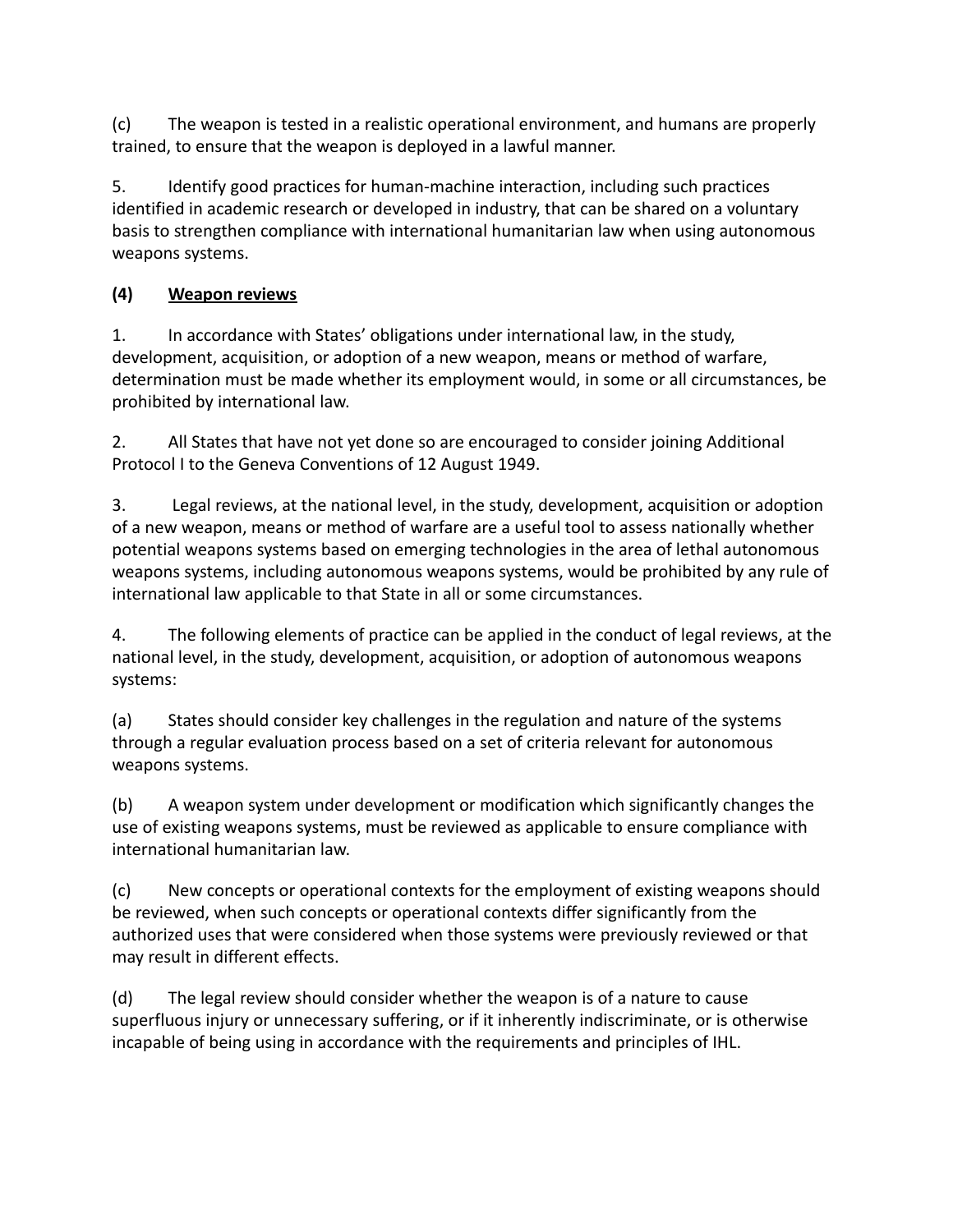(e) Analyzing whether a weapon is "inherently indiscriminate," should consider whether the weapon is capable of being used in accordance with the principles of distinction and proportionality.

(f) In considering whether a weapon system is consistent with the prohibitions against weapons of a nature to cause superfluous injury or unnecessary suffering or against weapons that are by nature indiscriminate, it may be useful to compare the weapon system to existing weapons systems not falling under these prohibitions.

(g) In light of the particular challenges of autonomous weapons systems, including potential for self-learning that could introduce a risk of unpredictability, weapons reviews should be conducted with a full understanding of the weapons' capabilities and limitations, in light of its normal or expected uses and sufficient confidence about its effects in those circumstances.

(h) Persons conducting the legal review should understand the likely effects of employing the weapon in different operational contexts. Such expectation should be produced through realistic system developmental and operational test and evaluation.

5. Where feasible and appropriate, inter-disciplinary legal, military and ethical perspectives must be integrated in research and development of autonomous weapons systems, including through independent ethics reviews bearing in mind national security considerations and restrictions on commercial proprietary information.

6. States are encouraged to identify, adopt and implement guidelines and to share, on a voluntary basis, information and good practice on the conduct of legal reviews of autonomous weapon systems.

# **(5) Risk mitigation**

1. When developing or acquiring emerging technologies in the area of lethal autonomous weapons systems, including autonomous weapons systems, consider physical security, appropriate non-physical safeguards, including cyber-security against hacking or data spoofing, the risk of acquisition by terrorist groups and the risk of proliferation.

2. Risk assessments and mitigation measures should be part of the design, development, testing and deployment cycle of emerging technologies in any weapons systems, including autonomous weapons systems.

(a) The risks, inter alia, of civilian casualties, as well as precautions to help minimize the risk of incidental loss of life, injuries to civilians and damage to civilian objects must be considered. Other types of risks should be considered, as appropriate, including but not limited to the risk of unintended engagements, risk of loss of control of the system, risk of proliferation and risk of acquisition by unauthorized users, including terrorist groups.

(b) Risk mitigation measures can include rigorous testing and evaluation of systems, legal reviews, readily understandable human-machine interfaces and controls, training personnel,